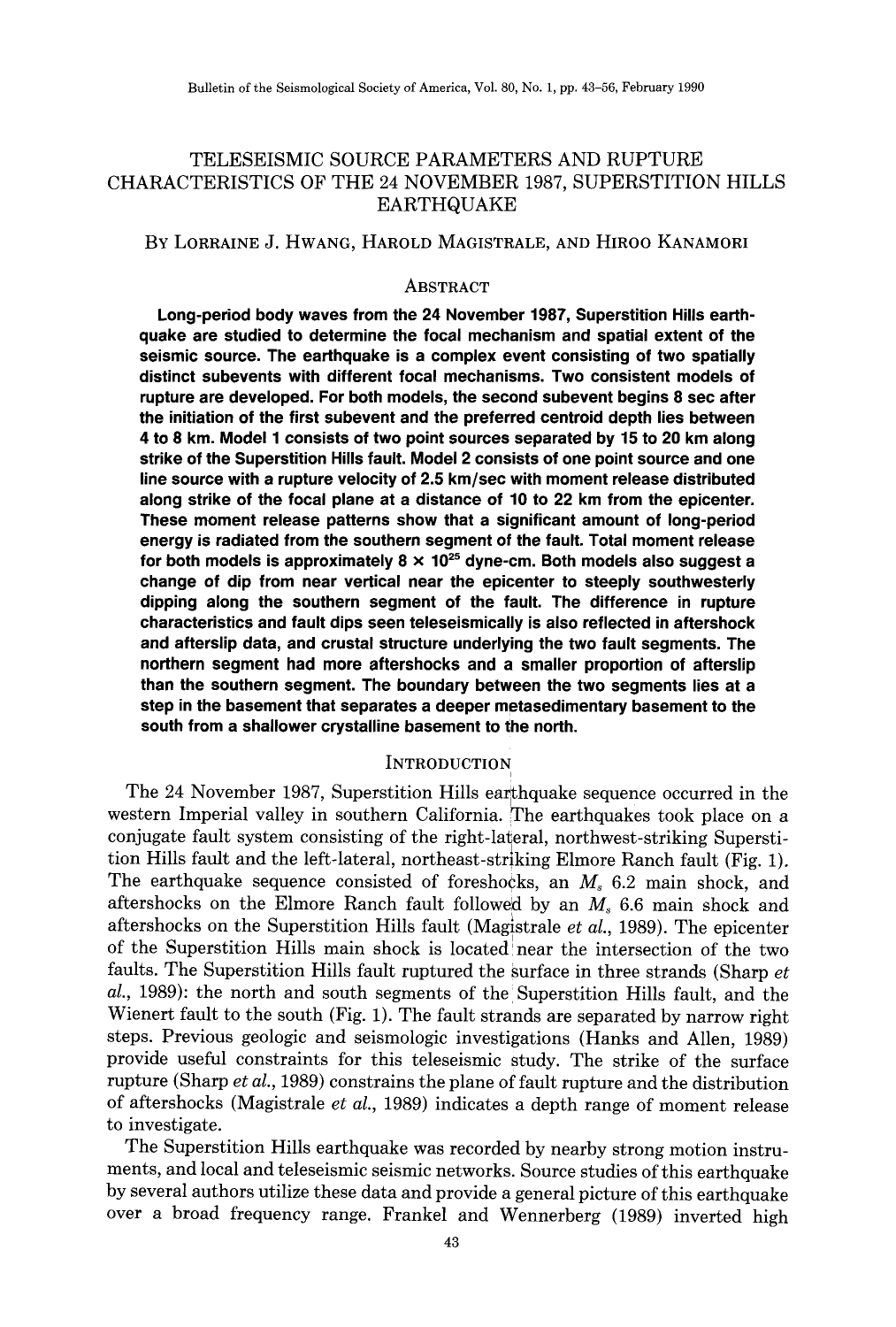

FIG. 1. The 24 November 1987 Superstition Hills earthquake (star) and  $M_L \geq 2$  aftershocks from 11/24/87 to 12/31/88. Symbol size is scaled to earthquake magnitude. AA' is the location of the cross section shown in Figure 2. Earthquake location technique is described in Magistrale *et al.* (1989). The trace of the Elmore Ranch and Superstition Hills fault rupture is from Sharp *et al.* (1989). Abbreviations:<br>NSHF, northern segment of the Superstition Hills fault; SSHF, southern segment of the Superstition Hills fault; WF, Wienert fault; ERF, Elmore Ranch Fault; SMF, Superstition Mountain fault; CCF, Coyote Creek fault; EF, Elsinore fault; IF, Imperial fault; and SS, Salton Sea.

frequency strong-motion recordings using a tomographic source inversion technique to determine timing, location, one-dimensional extent and rupture velocity of three subevents. The effective rupture velocity between the two principal subevents, subevents 2 and 3, is very slow but their individual velocities are greater than or equal to the shear-wave velocity of the medium, respectively. Depth was determined from waveform complexity.

Bent *et al.* (1989) forward modeled long-period regional and teleseismic *P* and *SH* waveforms using a method based on ray summation (Langston and Heimberger, 1975). They determined focal mechanism, depth, timing, and source separation distance for two subevents that have different mechanisms. For their second subevent, they investigated both point and distributed source models. The solutions for the different models were not significantly different. Their preferred model explains the event as two distinct point sources separated in time and space.

Sipkin (1989) inverted teleseismic long-period waveforms using a time-dependent moment-tensor algorithm to resolve a time varying moment tensor and a detailed source time function. He modeled this earthquake with a complex source time function consisting of two subevents with no significant change in focal mechanism. In his model, sources were constrained to occur at the same location and focal depth. Source parameters from these studies are summarized in Table 1.

Several important questions are not well resolved by the above studies. No model clearly determines whether any moment release occurred on the Elmore Ranch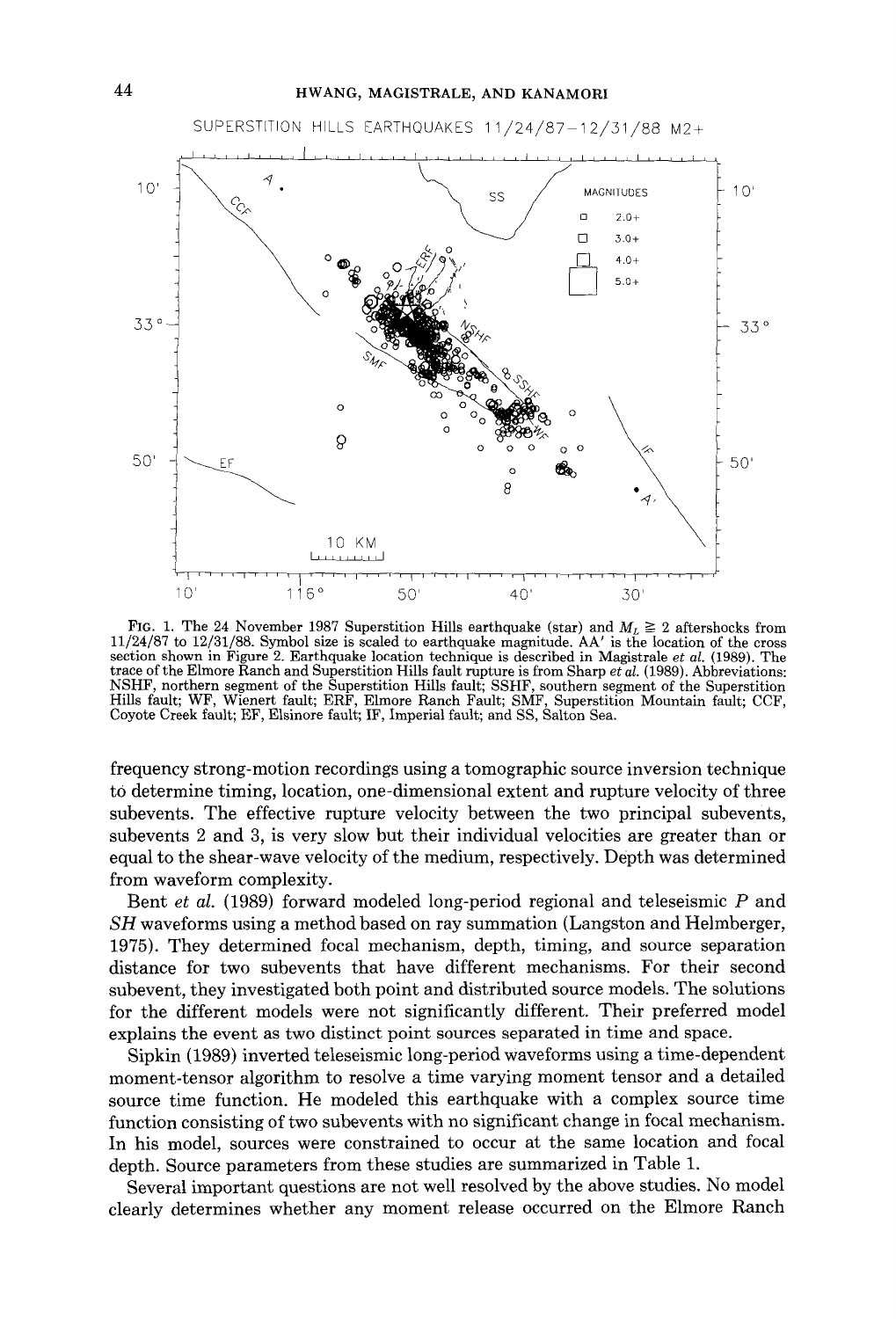| Model           | Strike<br>$(\text{deg})$ | Dip<br>(deg) | Slip<br>(deg) | Depth<br>(km) | Delay<br>(sec) | Velocity<br>(km/sec) | Distance<br>(km) | Azimuth<br>$(\deg)$ | Moment<br>(dyne-cm) $\times 10^{25}$ |
|-----------------|--------------------------|--------------|---------------|---------------|----------------|----------------------|------------------|---------------------|--------------------------------------|
|                 |                          |              |               |               |                |                      |                  |                     |                                      |
| MJK             | 305                      | 90           | 180           | 2             |                |                      |                  |                     |                                      |
| FW <sup>+</sup> | 128                      | 90           | 180           | 9             | $\Omega$       |                      |                  |                     |                                      |
|                 | 128                      | 90           | 180           | 9             | 3              | 5.3                  | $\boldsymbol{2}$ |                     | $0.37*$                              |
|                 | 128                      | 90           | 180           | 9             | 9.7            | 3                    | 8                |                     | $1.4*$                               |
| S               | 303                      | 89           | $-180$        | 10            | $5 - 9$        |                      | $\bf{0}$         | 0                   | 10                                   |
| <b>HRV</b>      | 133                      | 78           | 178           | 15            |                |                      |                  |                     | 7.2                                  |
| <b>BHSH</b>     | 305                      | 80           | 175           | 10            | 0              |                      | $\Omega$         | $\overline{0}$      | 3.6                                  |
|                 | 320                      | 80           | 175           | 6             | 7.5            |                      | 30               | 180                 | 7.2                                  |
| HMK1            | 120                      | 88           | 194           | 4             | $\bf{0}$       |                      | $\theta$         | $\bf{0}$            | 2.4                                  |
|                 | 126                      | 69           | 182           | 6             | 8.1            |                      | 20               | 125                 | $5.2\,$                              |
| HMK2            | 122                      | 82           | 194           | 4             | $\theta$       |                      | $\theta$         | 0                   | 3.1                                  |
|                 | 125                      | 63           | 178           | 6             | 8.2            | 2.5                  | 22.5             | 125                 | 4.8                                  |

TABLE 1

 $*$  Moment at  $\sim$ 1 Hz.

t Assumed focal mechanism.

Abbreviations: MJK: Magistrale *et al.* (1989); FW: Frankel and Wennerberg (1989); S: Sipkin (1989); HRV: Harvard Centroid Moment Tensor; BHSH: Bent *et al.* (1989); HMK1: Hwang *et al.* (this study), model 1; HMK2: Hwang et al. (this study), model 2.

fault during the Superstition Hills earthquake and if all the segments of the Superstition Hills fault ruptured coseismically. Frankel and Wennerberg (1989) investigated rupture to the northeast of the epicenter along the Elmore Ranch fault. This rupture direction improved the waveform and amplitude fits to strong-motion records to the northeast, but records at other azimuths had worse or similar fits to their preferred model of rupture along the Superstition Hills fault. W ald and Somerville (1988) also propose that a subevent ruptured the Elmore Ranch fault. However, Frankel and Wennerberg (1989) point out that the lack of aftershocks along the Elmore Ranch fault following the Superstition Hills earthquake does not support rupture of the Elmore Ranch fault during the Superstition Hills earthquake. Sipkin (1989) does not consider spatial separation of subevents. Bent *et al.* (1989) placed their second subevent due south of the first subevent. The distance between subevents is poorly resolved. If their first subevent is near the north end of the Superstition Hills fault, their preferred model would place the second subevent substantially off the surface trace of the Superstition Hills fault. Alternatively, restricting the first subevent to lie on the Elmore Ranch fault and the second subevent to lie on the Superstition Hills fault would place the first subevent at least 16 km northeast of the epicenter. By using an inverse method that allows for multiple source parameterizations, we improve on the resolution of directivity, rupture velocity, and spatial extent of the sources.

### METHOD AND DATA PREPARATION

Teleseismic body waves were simultaneously inverted in a least-squares sense using the method of Nabelek (1984, 1985). This method can invert for multiple sources and solves simultaneously for focal mechanism, centroid depth, and source time function for each source and solves for the separation time, distance, and azimuth between the sources. Point and line sources were investigated. Since shortperiod data were not well recorded for this event, only long-period data are studied. The data set consists of long-period Global Digital Seismic Network (GDSN), Worldwide Standard Seismograph Network (WWSSN), and Canadian Network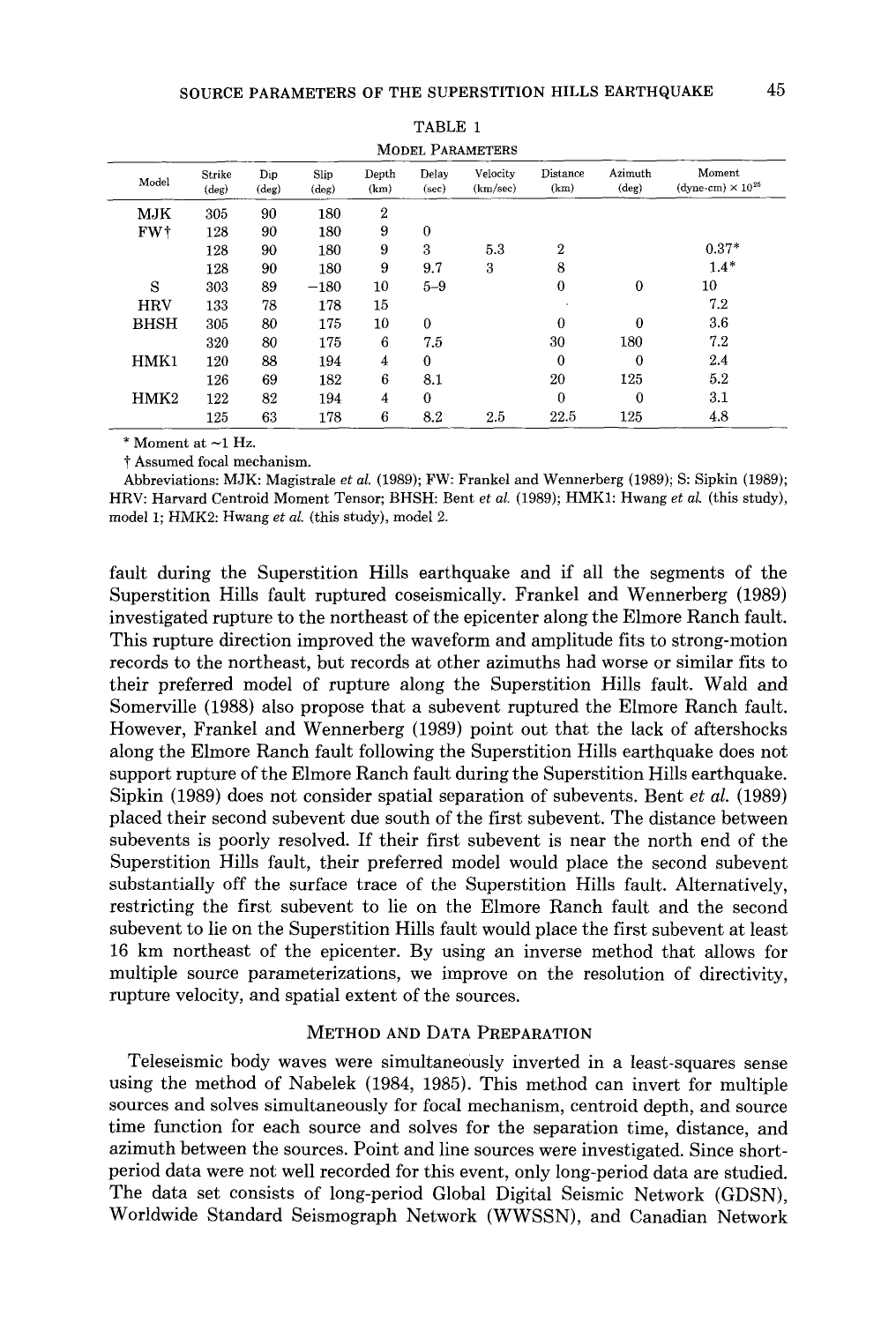(CAND) P and *SH* waveforms (see Table 2) restricted to the distance range  $30^{\circ} \le$  $\Delta \leq 90^{\circ}$  for *P* waves and  $30^{\circ} \leq \Delta \leq 80^{\circ}$  for *SH* waves to avoid regional and core effects. WWSSN and CAND data were digitized using an optical scanner, resampled at an interval of 0.25 sec and corrected for drift.

Absolute timing of the P-wave arrival to each station is very important to resolve spatial extent and relationship between sources. Since this event was not well recorded on short-period instruments, the 1968 Borrego Mountain earthquake (M = 6.8) is used as a master event to compute travel-time delays. The 1987 Superstition Hills earthquake occurred close to the epicenter of the 1968 Borrego Mountain earthquake in a similar geologic setting. The Borrego Mountain earthquake was an impulsive event and well recorded worldwide. P-wave delay times are determined by subtracting the theoretical P-wave arrival times calculated from a Herrin earth model (Herrin, 1968) from the Borrego Mountain earthquake arrival times reported in the *International Seismic Centre Bulletin.* Since current station sites were not all occupied in 1968, arrival times to stations at similar azimuth and distance were used as noted in Table 2. Only one S-wave delay was available. P- and S-wave delays are given in Table 2. These delays are added to the theoretical travel times for the Superstition Hills earthquake. In the inversion, the calculated and observed seismograms are not allowed to shift in time with respect to one another. However, seismograms from stations for which there is no S-wave delay are allowed to shift  $\pm 10$  sec. In the final solution, the seismograms shifted no more than  $\pm 5$  sec relative to one another. For station SCP, the P-wave arrival for events during the month of November 1987 are systematically much later than the  $\pm 1$  sec clock error reported during this time period. After studying waveforms from these other events, 10 sec was added to the theoretical arrival time. It did not move from this time in the final solution.

The crustal velocity structure for the source region (Table 3) was taken after Fuis *et al.* (1982). This crustal velocity structure is intermediate between a velocity model of thick sediments overlying a metasedimentary basement characteristic of the central Imperial Valley east of the Superstition Hills fault and a velocity model representing thinner sediments over a granitic basement, as is typical to the northwest of the Superstition Hills fault (Fuis *et al.,* 1982). The modeling results are only mildly sensitive to the source crustal model used.

| Station     | Instrument    | Azimuth<br>$(\text{deg})$ | Distance<br>$(\text{deg})$ | Type               | Weight     | Delay<br>(sec) |
|-------------|---------------|---------------------------|----------------------------|--------------------|------------|----------------|
| <b>GDH</b>  | <b>DWWSSN</b> | 24.4                      | 49.8                       | P. SH              | 0.70, 0.60 | $0, -$         |
| KONO        | <b>ASRO</b>   | 25.1                      | 77.3                       | P                  | 0.70       | $\Omega$       |
| <b>GRFO</b> | <b>SRO</b>    | 31.3                      | 85.2                       | P                  | 0.70       | 1(STU)         |
| <b>STJ</b>  | <b>CAND</b>   | 53.2                      | 49.0                       | $\rightarrow$ , SH | $-$ , 0.35 |                |
| GAC         | <b>SRO</b>    | 55.7                      | 33.3                       | P, SH              | 0.80, 0.35 | $1(0TT)$ , $-$ |
| <b>SCP</b>  | <b>DWWSSN</b> | 64.6                      | 31.2                       | P. SH              | 0.80, 0.50 | ÷              |
| BOG.        | WWSSN         | 116.8                     | 48.1                       | P                  | 0.80       | 1              |
| LPB         | wwssn         | 129.6                     | 67.1                       | $\rightarrow$ SH   | $-$ , 0.35 |                |
| <b>ANT</b>  | wwssn         | 136.4                     | 71.1                       | $\rightarrow$ , SH | $-.0.35$   | 4              |
| <b>HON</b>  | <b>DWWSSN</b> | 263.5                     | 39.0                       | $-.$ SH            | $-.0.60$   |                |
| MAJO        | ASRO          | 308.6                     | 82.2                       | P                  | 1.00       | $\mathbf{2}$   |
| COL         | <b>DWWSSN</b> | 338.2                     | 37.4                       | P, SH              | 1.00, 0.60 | $0, -$         |

| TABLE |  |
|-------|--|
|       |  |

\* SCP had clock problems. See text.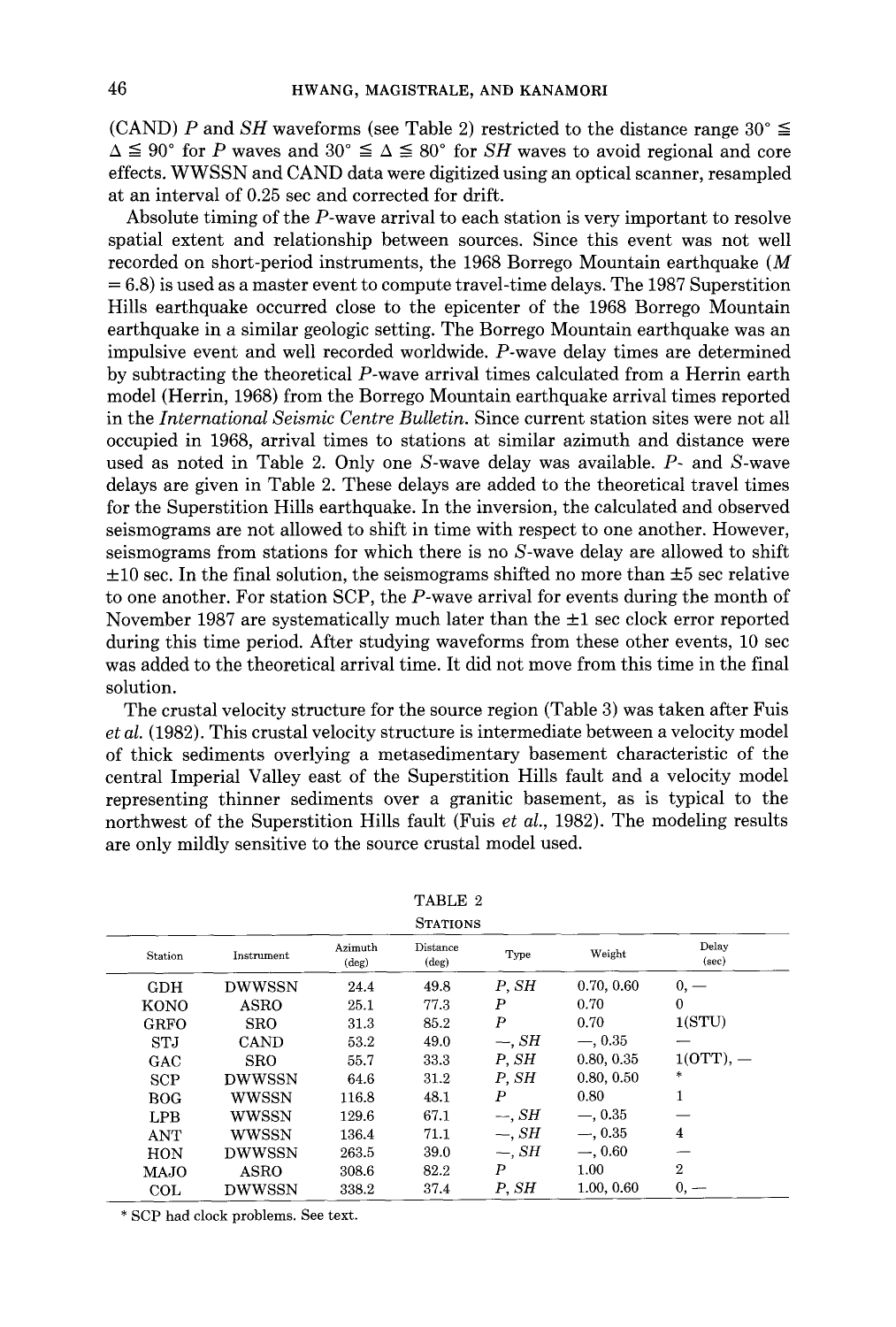| Velocity Model    |               |                             |                             |                       |  |
|-------------------|---------------|-----------------------------|-----------------------------|-----------------------|--|
| Thickness<br>(km) | Depth<br>(km) | P-Wave Velocity<br>(km/sec) | S-Wave Velocity<br>(km/sec) | Density<br>$(g/cm^3)$ |  |
| 1.5               | 0.0           | 2.5                         | 1.4                         | 2.3                   |  |
| 1.5               | 1.5           | 4.5                         | 2.6                         | 2.6                   |  |
| 9.5               | 3.0           | 6.2                         | 3.6                         | 2.6                   |  |
| 12.5              | 12.5          | 7.0                         | 4.0                         | 31                    |  |
|                   | 25.0          | 7.9                         | 4.6                         | 3.3                   |  |



FIG. 2. Cross section parallel to the Superstition Hills fault. All events in Figure 1 within 10 km of cross section are projected onto the cross section. The aftershock zone is outlined. Earthquake symbols and abbreviations are the same as in Figure 1.

Data from the Southern California seismograph network define the source dimensions and location of this event (Magistrale *et al.,* 1989). In the inversion, the locally determined focal mechanism (strike 305°, dip 90°, slip 180°) was used as the starting mechanisms. The nucleation point of the first subevent is constrained to the locally determined hypocentral depth of 2 km but the centroid depth may differ. Aftershock data defines the bottom of the seismogenic zone at a depth of 12 km and extends this zone to a distance of 30 km striking northwest-southeast along the Superstition Hills fault (Fig. 2). Multiple sources were constrained to lie along the fault plane with rupture velocities up to the shear-wave velocity of the medium, 3.5 km/sec. For subevent 1, sources along the Superstition Hills and Elmore Ranch fault were investigated. The above depth, distance and velocity ranges are systematically searched for the best solution assuming that the source time function has a total duration of approximately 15 sec based on inspection of the waveforms. A series of overlapping triangular time functions with a 1 sec rise time was used in modeling the source time function.

### MODELING RESULTS

The size and station distribution for this event limit the spatial resolution and resolvable detail using long-period data. Sipkin (1989) suggests that a time variable single-source model may fit the long-period data as well as the two source model proposed by Bent *et al.* (1989). However, the various single-point and single-line source models investigated here were unable to explain the data. A two source model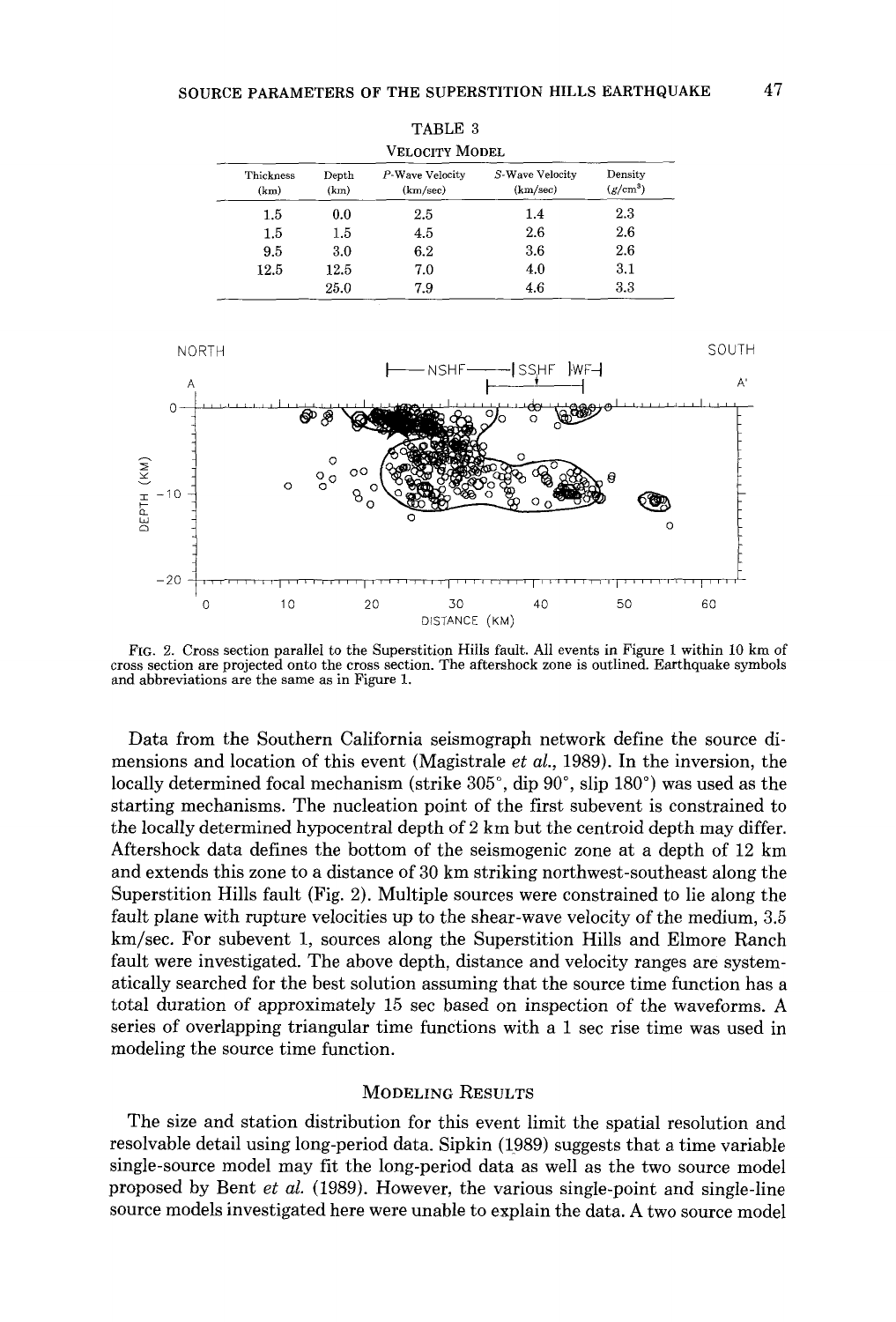

Model 1 - P waves



FIG. 3. Model 1. Observed (solid lines) and synthetic (dashed lines) long-period P-wave seismograms. Shown in the center of the figure is the lower hemisphere focal mechanism for the two subevents. Solid circles represent compressional and open circles dilatational first motions. Focal parameters are given in Table 1. The combined source time function for subevent 1 (shaded) and subevent 2 (unshaded) is shown at bottom right. Time and amplitude scales are shown at bottom left. Separate amplitudes scales are given for analog (left) and digital (right) instruments. Amplitudes of the observed and synthetic seismograms are normalized to the identical instrument at a distance of 40° with a peak magnification of 1500.

provides a much better fit. For subevent 1, centroid locations along the Elmore Ranch fault were tested. Data misfits increase as subevent 1 is moved further away from the epicenter. However, a point source closer than 10 km to the epicenter is unresolvable from a point source at the epicenter. Either moment release along the Elmore Ranch fault during subevent 1 was not a substantial portion of the longperiod moment release or it occurred within 10 km to the epicenter of the event. In our final models, subevent 1 is a point source located at the epicenter. Since the epicenter lies near the intersection of the Elmore Ranch and Superstition Hills fault, the choice of fault plane is ambiguous. For the sake of discussion, we choose the northwest-southeast trending fault plane.

Investigation of various double source models suggests two possible source parameterizations. Model 1 consists of two temporally and spatially separate point sources. Spatial separation of the two sources is investigated by placing subevent 2 at 5 km intervals southeast of subevent 1 along the strike of the fault, 305°. Model 2 consists of one point source and one time-delayed propagating line source. Rupture velocity was modeled at 0.5 km/sec intervals. In model 2, the line source remains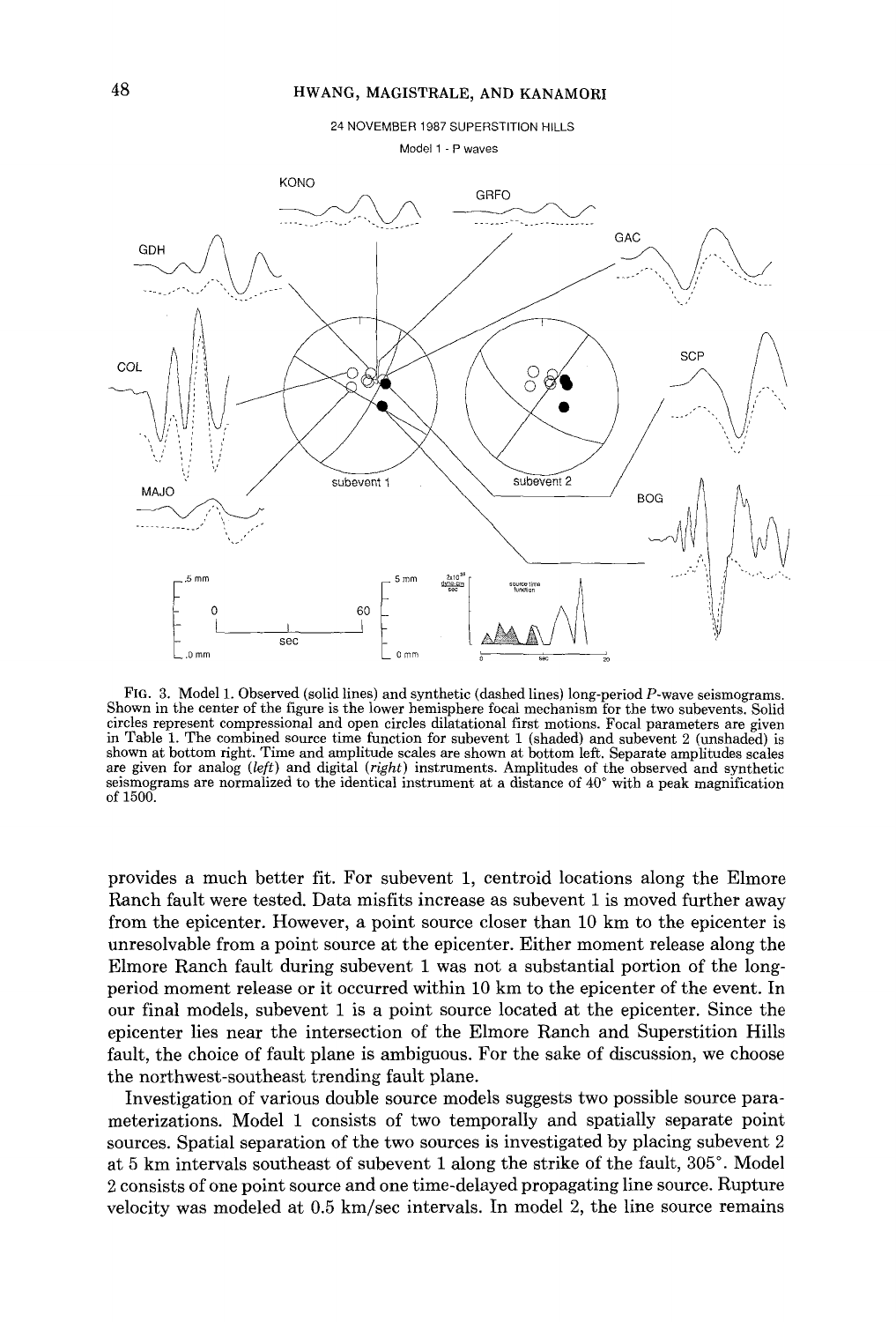

FIG. 4. Model 1. Observed (solid lines) and synthetic (dashed lines) long-period *SH-wave* seismograms. Amplitude scales are the same for analog and digital instruments. See Figure 3.

within a specified focal plane as the plane changes its orientation during the inversion. The final solutions for these two source models both fit the waveforms adequately. Final solutions for both models are given in Table 1 and waveforms are illustrated in Figures 3 to 6.

A summary of data misfits with respect to centroid depth for both models is given in Figure 7. Errors shown for model 1 (Fig. 7a and b) are for a fixed source separation distance of 20 km. Errors shown for model 2 (Fig. 7c and d) are for a rupture velocity of 2.5 km/sec for subevent 2. Along each curve in Figures 7a and c, the centroid depth for subevent 2 is fixed and the depth for subevent 1 is allowed to vary. The depth of subevent 1 is plotted along the x-axis and the depth of subevent 2 is as labeled on each curve. The depth for both subevents is fixed at 2 km intervals over a range of 2 to 12 km. Similarly, along each curve in Figures 7b and d, the centroid depth for subevent 1 is fixed, and the depth of subevent 2 is allowed to vary. Focal mechanism, source separation time, and the source time function are determined in the inversion.

The final solution is chosen to lie along the curve with the overall lowest error level for both subevents (Fig. 7, bold line). As shown in Figures 7a and c, centroid depth for subevent 1 is not a robust feature. In Figures 7b and d, the solutions with the smallest errors for subevent 2 range from 4 to 8 km in depth. This is the preferred depth range for both subevents and for all source models considered. The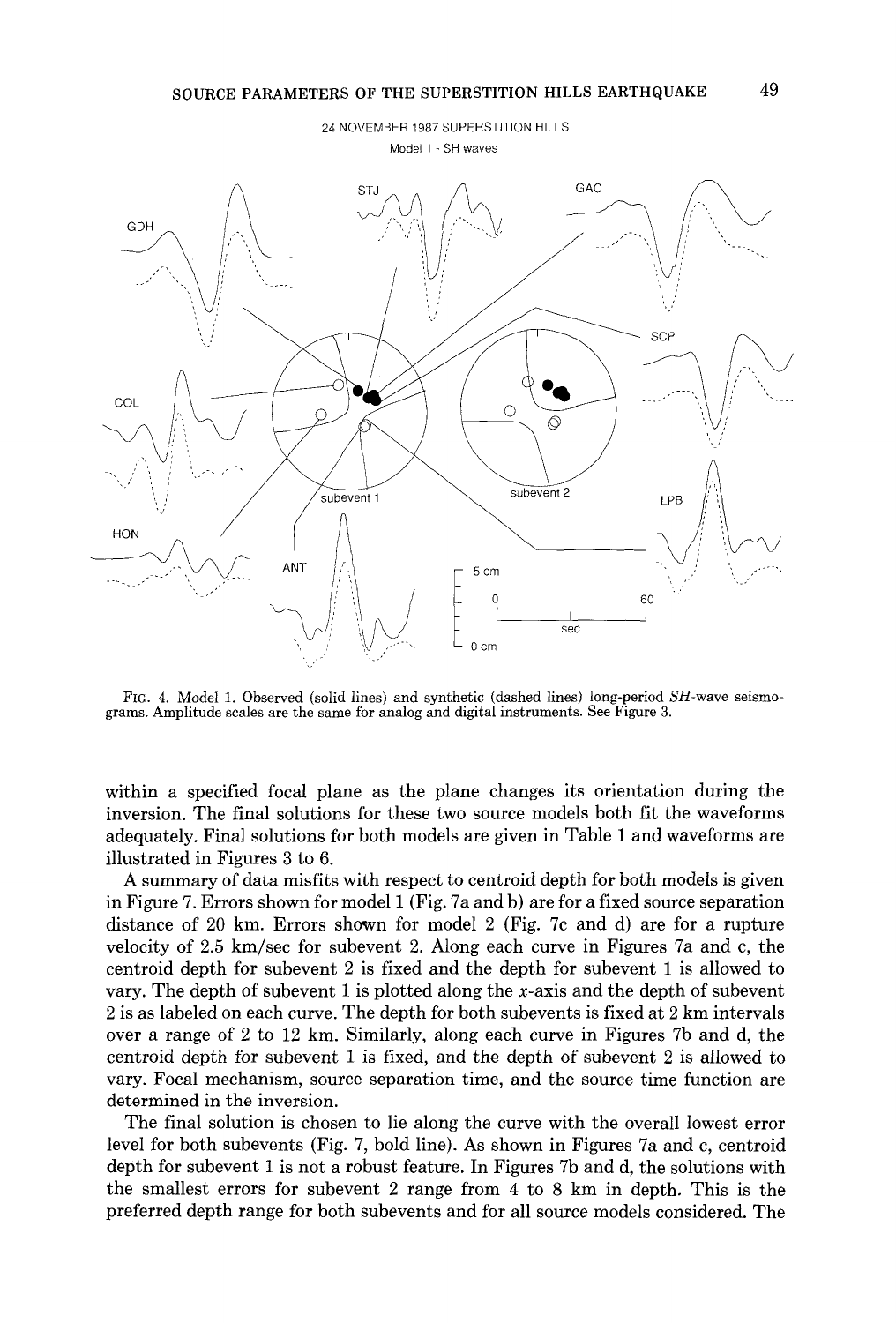24 NOVEMBER 1987 SUPERSTITION HILLS

Model 2 - P waves



FIG. 5. Model 2. Observed (solid lines) and synthetic (dashed lines) long-period P-wave seismograms. See Figure 3.

best solution marked by a large dot in Figure 7 occurs when the centroid depth for subevent 1 and subevent 2 is 4 and 6 km, respectively. This solution has the lowest error of all solutions tested.

In the inversion, formal errors for each solution are small. A more realistic estimation of the model errors are determined from the range of acceptable least error solutions. In model 1, subevent 2 occurs at a distance of 15 to 20 km from subevent 1. In model 2, the rupture velocity may be as low as  $1.5 \text{ km/sec}$ . A velocity of 2.5 km/sec is preferred since the overall level of data error is lower. This velocity is 0.7 *Vsh* of the shear-wave velocity in the layer. Within the above depth, distance and velocity ranges, the strike is well constrained to  $\pm 1^{\circ}$  and the dip and rake are resolved to approximately  $\pm 5^{\circ}$  for both models and subevents.

Overall waveform and amplitude match between both models and the data is good. Only HON (S wave) and MAJO (Pwave) are not well matched. Unfortunately, these stations lie near nodes and provide the only data west of the Superstition Hills fault. Using a faster crustal structure more appropriate for the western side of the Superstition Hills fault has no significant effect on the waveforms or the focal mechanism solution. To further explore the range of solutions, we force a fit by overweighting HON and MAJO by 20 times the maximum weight in the inversion to obtain reasonable waveform matches to these two stations. The resulting model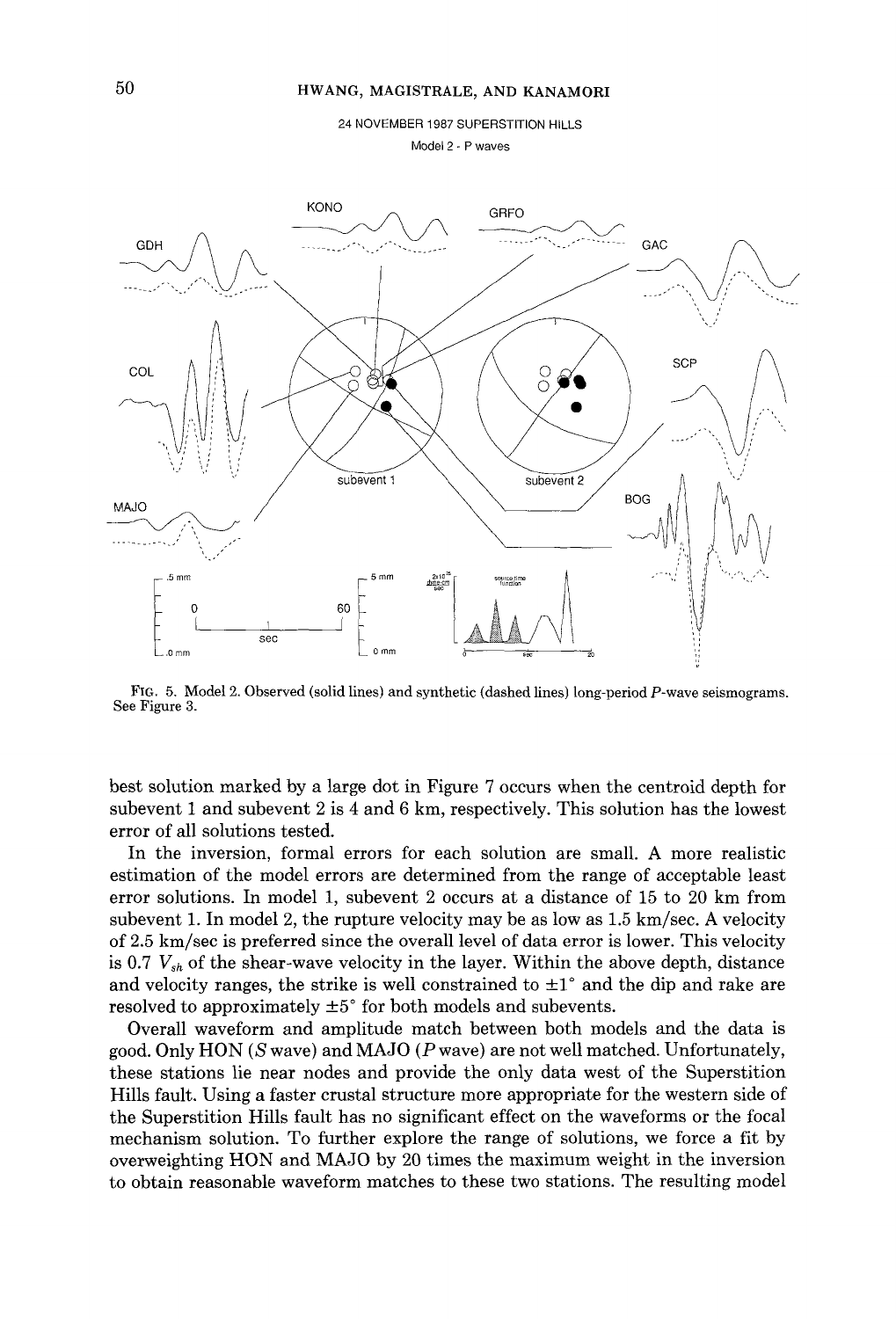# SOURCE PARAMETERS OF THE SUPERSTITION HILLS EARTHQUAKE 51



FrG. 6. Model 2. Observed (solid lines) and synthetic (dashed lines) long-period SH-wave seismograms. Amplitude scales are the same for analog and digital instruments. See Figure 3.

has two main differences from our final solutions. First is the difference in fault dip with subevent 1 now dipping to the east and subevent 2 near vertical. Hence, stations to the west appear to prefer dips near vertical while stations to the east prefer a westward dip of 70°. A conservative estimate would place the dip between 70 to 80° to the west. This estimation is consistent with the magnitude and dip direction of the focal mechanism determined in the Harvard Centroid Moment Tensor (CMT) solution but opposite in direction to the model of Bent *et al.* (1989) (see Table 1).

The second difference is the change in the source time function. The net effect is to decrease the separation time between subevent 1 and the largest moment releasing episode in subevent 2. That is, to explain the waveforms at HON and MAJO, the relative travel time between the two subevents must be less than the travel time to the remainder of the stations. This suggests that the different source structure on the opposite sides of the Superstition Hills fault has some effect on the final solution. However, since both stations are located near nodes, the above results are not conclusive. Additional data to the west away from P-wave nodes are needed to illustrate more clearly any crustal effects.

For both models, the source time functions of each subevent have very little or no overlap and are very irregular. Irregularity can be attributed to the particular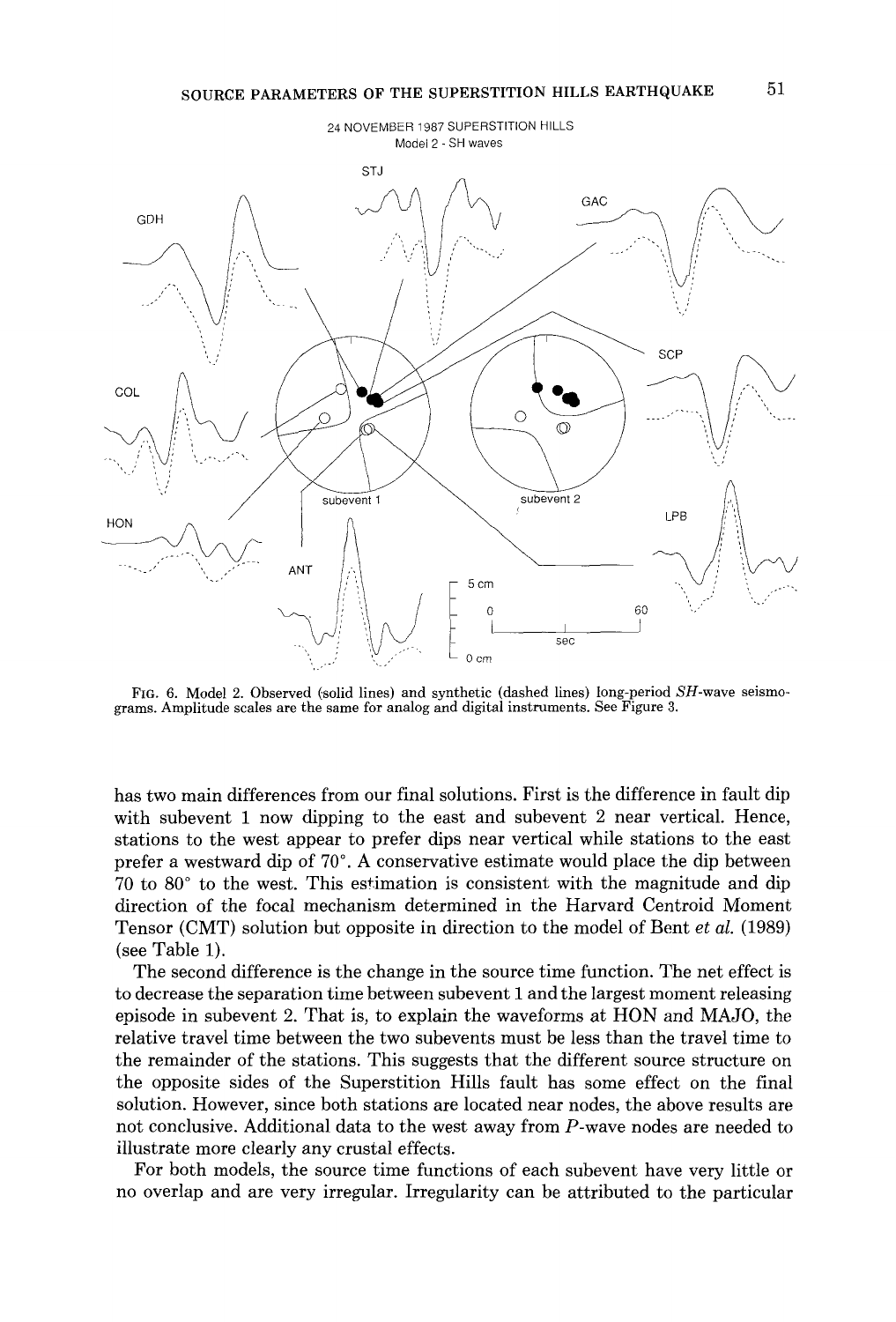

FIG. 7. Data misfits for model 1 and model 2. Plotted is the normalized rms error verses centroid depth for the two subevents. Errors for model 1 (7a and b) are for a source separation distance of 20 km. Errors for model 2 (7c and d) are for a rupture velocity for subevent 2 of 2.5 km/sec. For each curve in Figures 7a and c, the depth of subevent 2 is held constant and the depth of subevent 1 is allowed to vary. The depth of subevent 1 is plotted along the x-axis and the depth of subevent 2 is as labeled on each curve. Depths for both subevents range from 2 to 12 km. Similarly, for each curve in Figures 7b and d, the depth of subevent 1 is held constant and the depth of subevent 2 is varied. Drawn with a bold line is the curve that contains our preferred solution. In Figures 7a and c, this curve is for a depth of 6 km for subevent 2 and in Figures 7b and d, for a depth of  $4 \text{ km}$  for subevent 1. The large dot marks the depth of the preferred solution and the bars delineate the acceptable depth range.

parameterization used in the inversion which does nothing to insure the smoothness of the rupture process. Source elements with a longer time duration can be used to achieve an overall smoother source time function with some deterioration of waveform match. The total moment for both models is less than but in good agreement with that of Bent *et al.* (1989) and Sipkin (1989) and comparable to the the Harvard CMT solution (Table 1). Total moment corresponds to a  $M_w = 6.5$ .

#### **DISCUSSION**

Figure 8 summarizes the fault rupture models in this and previous studies along with aftershock, afterslip, and structural data. Symbols as noted in the figure represent point sources for different models. Line sources are represented by bold arrows.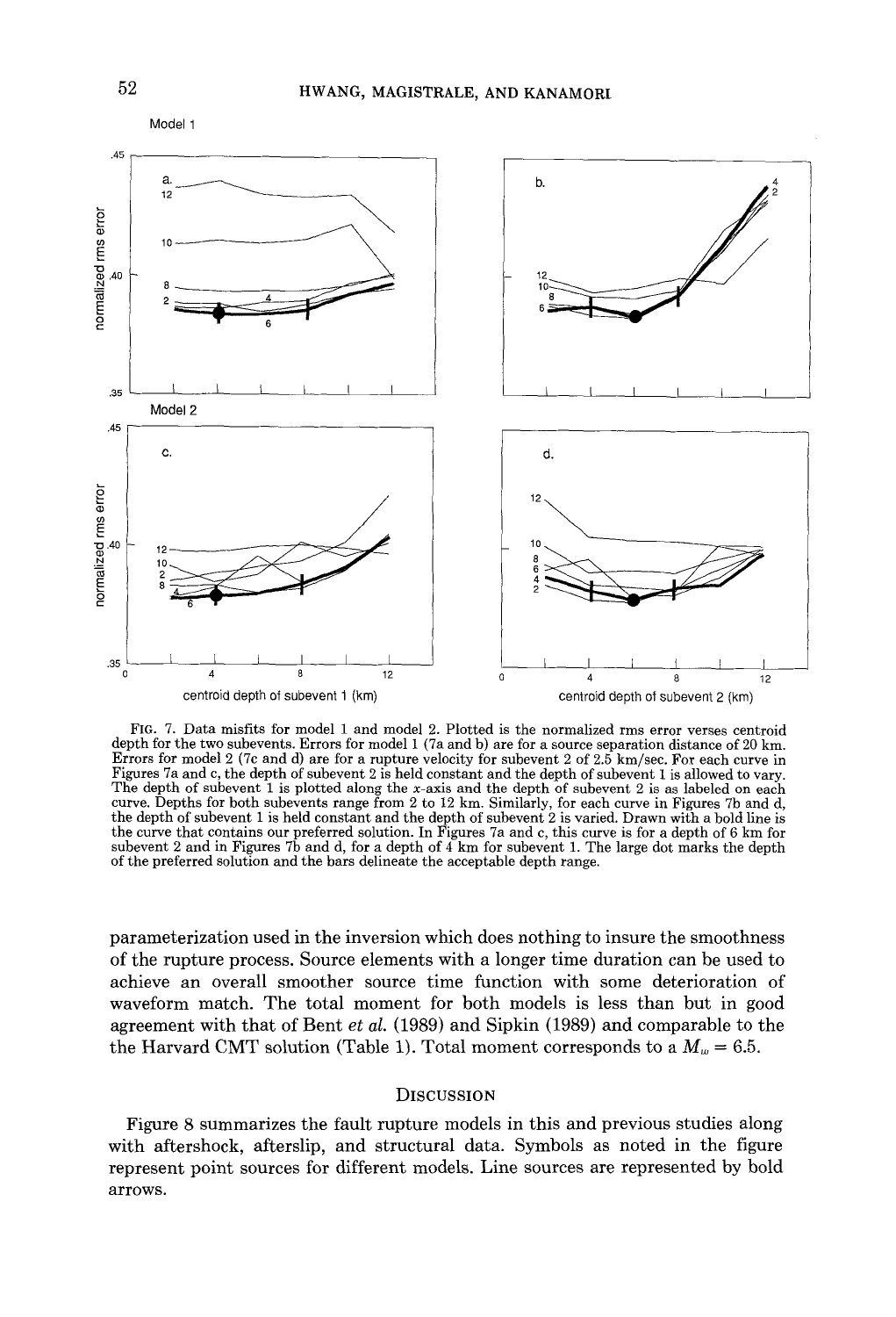

FIG. 8. Northwest-southeast cross section parallel to the Superstition Hills fault summarizing fault rupture models and slip history along the fault. The top figure shows afterslip plotted along the fault for 1 day and 335 days after the earthquake (after Williams and Magistrale, 1989). The bottom figure outlines the aftershock area (thin line, see Fig. 2) and basement topography (bold line, after Kohler and Fuis, 1986). The bold dashed line separates crystalline basement to the north *(left)* from metasedimentary basement to the south (right). Symbols as noted in the figure show source location and lateral extent for rupture models from this and previous studies. Abbreviations: PTS, Parachute Test Site; others are as noted in Figure 1. See Table 1 for source parameters.

In this study, both models 1 and 2 give a reasonable fit to the data. Both solutions indicate a steep, westerly dipping fault plane for subevent 1 and a 70° westerly dipping fault plane for subevent 2. The western dip agrees broadly with the location of the aftershocks to the west of the surface trace of the fault (Fig. 1). In both models, the centroid for subevent 1lies at or near the epicenter. Subevent 1 nucleates at a depth of 2 km but has a centroid depth of 4 km. Most of the moment release for subevent 2 lies along the southern segment of the Superstition Hills fault at a depth of 6 km. For subevent 2, model 1 places a point source between 15 to 20 km southeast of subevent 1 along the strike of the fault. Model 2 distributes the source along a line at a distance of 10 to 22 km southeast from subevent 1. Assuming a lower rupture velocity of 1.5 km/sec would move this to a distance of 6 to 14 km. This lower distance bound is illustrated by a bold dashed line in Figure 8. The upper distance bound, 22 km, agrees with the extent of surface rupture along the Superstition Hills fault (Sharp *et al.,* 1989). Moment release along the southern segment accounts for two thirds of the total moment release for this earthquake. No significant moment release is seen along the Wienert fault.

The timing of the two subevents proposed by Bent *et al.* (1989) correlates with the timing of the two subevents in model 1 and model 2, but their locations differ substantially. Bent *et al.* (1989) place their second subevent due south of their first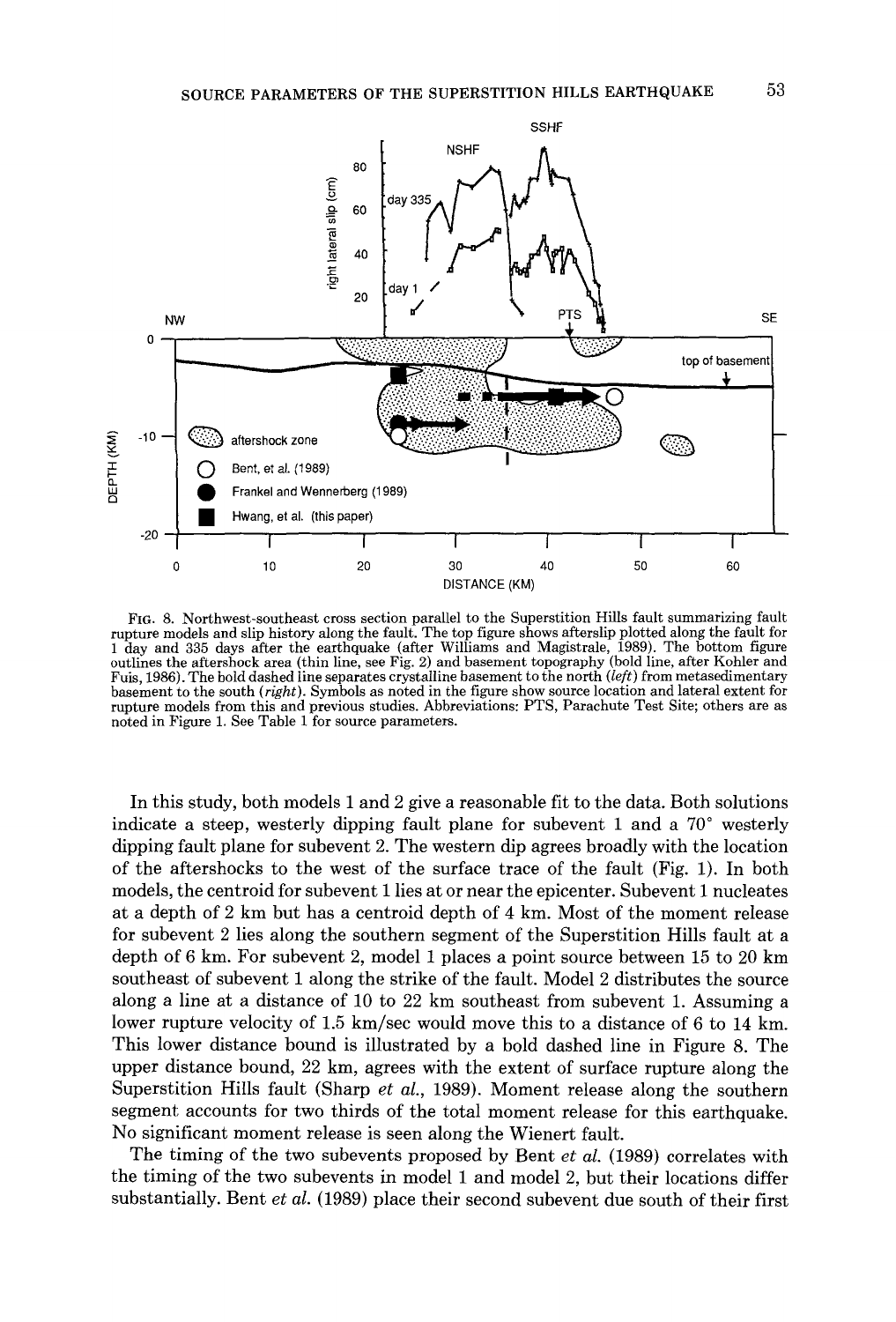subevent at a preferred separation distance of  $30 \pm 10$  km. Constraining the first subevent to lie along the Elmore Ranch fault and the second subevent to lie along the Superstition Hills fault would place their first subevent between 16 and 33 km northeast of the epicenter and their second subevent between 11 and 31 km southeast of the epicenter. A distance greater than 10 km northeast from the epicenter for the first subevent is not supported by this study. The lack of afterslip and aftershocks also do not support a large moment releasing subevent along the Elmore Ranch fault for the first subevent (Frankel and Wennerberg, 1989). Placing Bent *et al.'s* (1989) first subevent on the Superstition Hills fault would make a correlation of the second subevent with the surface trace of the Superstition Hills fault difficult.

The model of Frankel and Wennerberg (1989) show some similarities to models 1 and 2. Subevent 1 correlates with their subevent 1 and 2, where their subevent 1 represents the nucleation point of the earthquake. The timing of their subevent 3 correlates with subevent 2, but the position of the sources differ. Slip for their subevent 3 starts at 0 km and does not extend past 8 km (see Fig. 8) even though surface rupture went well beyond this point. Also, total moment for their model is one sixth of what is observed at long periods (see Table 1). Hence, their model may not account for all of the slip along the fault.

Model 1 and model 2 are still consistent with the raw strong-motion data. The record from PTS located 18 km from the epicenter on the Superstition Hills fault suggests that significant moment release did not go beyond that station (Frankel and Wennerberg, 1989). Even though surface rupture continued along the trace of the fault out to 24 km, the magnitude of surface slip dies off rapidly beyond PTS (Fig. 8). This distance falls within the range of our estimate of the position and extent of subevent 2 in both models. If the maximum extent for subevent 2 is 18 km, this would imply a slightly slower rupture velocity in model 2 of 2.25 km/sec. The strong-motion data also indicate directivity towards the northeast along the Elmore Ranch fault (Frankel and Wennerberg, 1989; Wald and Somerville, 1988). Any moment release within 10 km of the epicenter along the Elmore Ranch fault is not resolvable from the long-period data.

Figure 8 compares the depth of moment release determined here, 4 to 8 km, to the depth distribution of the aftershocks. The aftershocks lie mostly between 1 to 11 km depth. Along the northern segment of the fault, relatively few aftershocks lie between 2.5 to 5 km depth and in the south, between 2 to 8 km. This is in agreement with studies of slip distribution along faults that find fewest aftershocks in areas of greatest slip (Doser and Kanamori, 1986; Mendoza and Hartzell, 1988) and greatest moment release (Schwartz *et al.,* 1989) on the fault plane. Here we assume regions of greatest moment release correspond to areas of high slip. The centroid depth of both subevents in this study is generally shallower than the depths determined in the previous studies.

The model of Frankel and Wennerberg (1989) suggests that high frequency energy radiated predominately from the northern end of the fault. Combined with the results from models 1 and 2, this suggests that both high-frequency and lowfrequency energy radiated in the epicentral region along the northern segment of the Superstition Hills fault, while only low frequency energy radiated from the southern segment. This agrees with previous studies that indicate a different behavior for the two fault segments. In models 1 and 2, the northern segment dips near vertically and the southern segment dips steeply towards the west. The northern segment had a smaller proportion of afterslip than the southern segment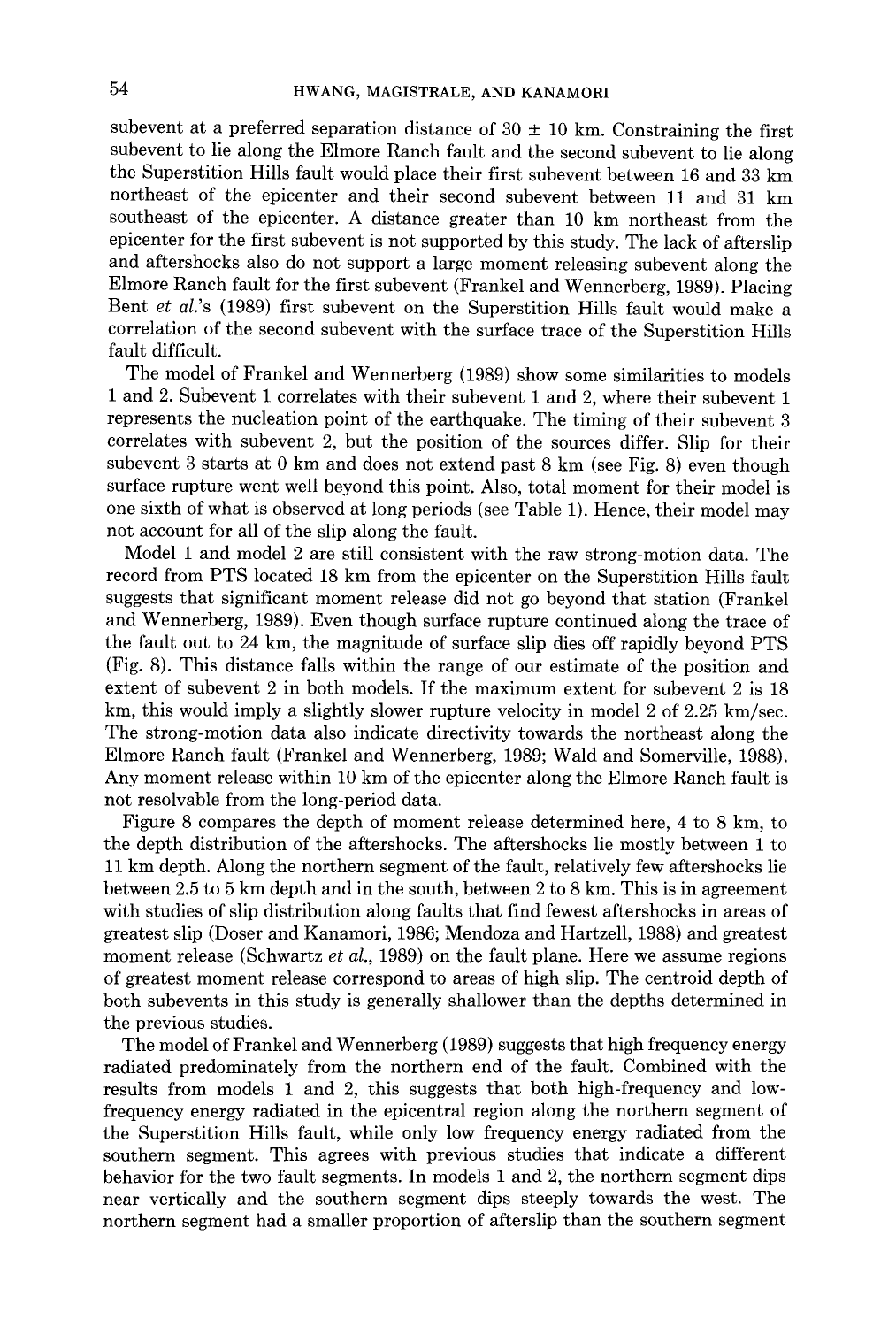(Williams and Magistrale, 1989), and more aftershocks (Magistrale *et al.,* 1989). The boundary between the northern and southern segments lies at a step in the basement. This step separates the deeper sediments (4 to 5 km thick) of the southern segment which overlie metasedimentary basement from the thinner sediments (2 km thick) of the northern segment which overlie crystalline basement (Fig. 8).

### **CONCLUSIONS**

We inverted teleseismic body waves of the 24 November 1987, Superstition Hills earthquake using the method of Nabelek (1984, 1985). We obtained two multiple source models. In both models, subevent 2 begins 8 sec after the initiation of subevent 1 and has two thirds of the total moment. The total moment for both models is approximately  $8 \times 10^{25}$  dyne-cm. In model 1, the first point source occurs under the epicenter, followed by a second point source 15 to 20 km away southeast along strike of the fault. In model 2, the first point source is followed by a line source of 8 sec duration rupturing southeast at 1.5 to 2.5 km/sec. Sources for both models are between 4 to 8 km depth. The fault dip changes from near vertical near its northern end to about 70° near its southern end.

Moment release for subevent 1 occurs in the epicentral region and radiates both short- and long-period energy. A small portion of the Elmore Ranch fault  $(<10 \text{ km})$ may have re-ruptured during subevent 1 or alternatively, all moment release for both subevents was confined to the Superstition Hills fault. The second subevent ruptured the southern segment of the Superstition Hills fault radiating a substantial portion of the long-period energy resolved in this study. The difference in rupture characteristics and fault dips seen teleseismically is also reflected in aftershock and afterslip data, and crustal structure underlying the two fault segments.

### ACKNOWLEDGMENTS

We thank the personnel at the WWSSN, CAND and USGS for making the data available to us. A. Bent and D. Wald reviewed a previous version of this manuscript for us. T. Heaton solved our timing problem by suggesting the use of the Borrego Mountain earthquake. Numerous discussions with D. Heimberger and T. Heaton were helpful. This work was supported by an NSF Graduate Fellowship, NSF Grant EAR-86-18189 and the USGS under contract 14-08-001-G1356 and 14-08-001-G1354. Contribution No. 4 773, Division of Geological and Planetary Sciences, California Institute of Technology, Pasadena, California.

#### **REFERENCES**

- Bent, A. L., D. V. Heimberger, R. J. Stead, and P. Ho-Liu (1989). Waveform modeling of the November 1987 Superstition Hills earthquake, *Bull. Seism. Soc. Am.* 79, 500-514.
- Doser, D. I. and H. Kanamori (1986). Depth of seismicity in the Imperial Valley region (1977-1983) and its relationship to heat flow, crustal structure, and the October 15, 1979, earthquake, *J. Geophys. Res.* 91, 675-688.
- Frankel, A. and L. Wennerberg (1989). Rupture process of the *Ms* 6.6 Superstition Hills earthquake determined from strong-motion recordings: application of tomographic source inversion, *Bull. Seism. Soc. Am.* 79, 515-541.
- Fuis, G. S., W. D. Mooney, J. H. Healy, G. A. McMechan, and W. J. Lutter (1982). Crustal structure of the Imperial Valley Region, in *The Imperial Valley, California, earthquake of October 15, 1979, U.S. Geol. Surv. Profess. Pap. 1254,* 25-50.
- Hanks, T. C. and C. R. Allen (1989). The Elmore Ranch and Superstition Hills earthquakes of 24 November 1987: introduction to the special issue, *Bull. Seism. Soc. Am.* 79, 231-238.
- Herrin, E. (1968), Introduction to "1968 Seismological Tables for P Phases," *Bull. Seism. Soc. Am.* 58, 1193-1241.
- Kohler, W. M. and G. S. Fuis (1986). Travel-time, time-term, and basement depth maps for the Imperial Valley Region, California, from explosions, *Bull. Seism. Soc. Am.* 76, 1289-1303.